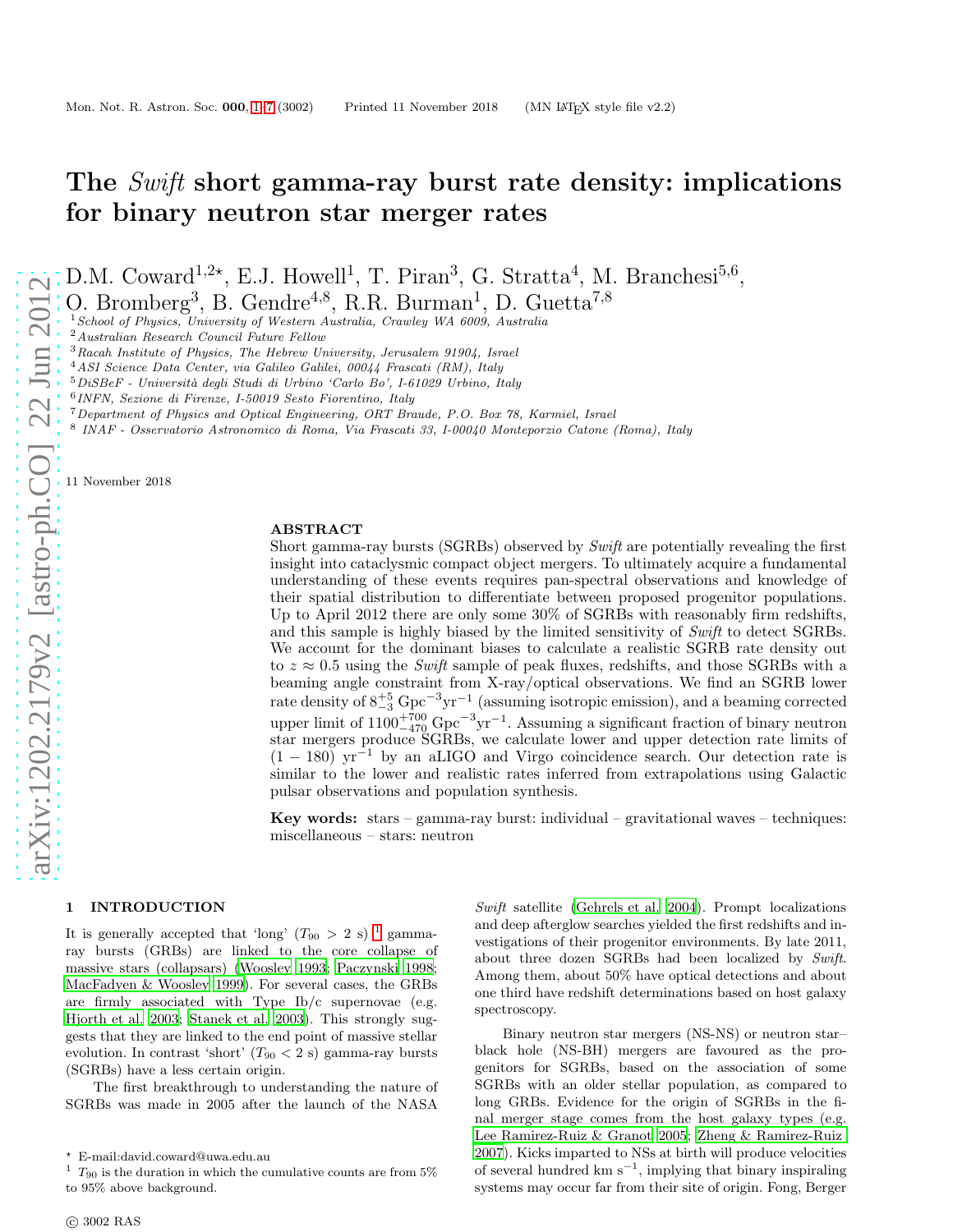& Fox (2010) using Hubble Space Telescope observations to measure SGRB-galaxy offsets, find the offset distribution compares favourably with the predicted distribution for NS-NS binaries.

Despite this progress, unambiguous identification of burst types continues to be a problem. The various ambiguities have motivated several authors to re-define different classes of GRBs via a number of properties including: spectral features, associated supernova, stellar population, host galaxy, location in the host galaxy and progenitor type [\(Zhang et al. 2007\)](#page-6-8). Some authors also suggest a third intermediate population of bursts based on the existing  $T_{90}$  scheme (Horváth et al. 2008) with a lower than average peak-flux distribution [\(Veres et al. 2010\)](#page-6-10).

Furthermore, work by [Bromberg et al. \(2012\)](#page-6-11) shows that categorizing bursts as SGRBs based on  $T_{90}$  is satellite dependent. They find that  $2 s > T_{90}$  is statistically reasonable for BATSE bursts, but not accurate for Swift bursts. To quantify this uncertainty, for a 0.7-s burst they show that there is an equal probability of its being either long or short. We account for this uncertainty, and its effect on the intrinsic SGRB rate, we scale our SGRB rate estimates using a refinement of these probabilities that incorporates a power law fit to the bursts within the Swift energy band.

Around 20% of the SGRBs detected by Swift have been followed by an extended emission lasting up to 100 s (hereafter SGRB-EE) [\(Norris & Bonnell 2006](#page-6-12); [Perley et al.](#page-6-13) [2008](#page-6-13)) leading to suggestions that different progenitor types produce these bursts [\(Norris, Gehrels & Scargle 2011](#page-6-14)). [Troja et al. \(2008\)](#page-6-15) argue that SGRB-EE could be NS-BH mergers based on their galaxy off-sets. Other candidate systems include the birth of a rapidly rotating proto-magnetar produced via NS-NS merger or accretion-induced collapse of a white dwarf [\(Metzger et al. 2008;](#page-6-16) [Bucciantini et al. 2011](#page-6-17)). In the following, we have considered separately the normal SGRBs and the SGRB-EE to take this uncertainty in the progenitor nature into account.

SGRB observations could potentially play a more important role in constraining compact object merger rates on two fronts as more data become available. Firstly, as a direct consistency check of the binary merger rates inferred from binary pulsars and population synthesis. Secondly, as a constraint on the progenitor scenario and the engine that drives the emissions. Both are critical issues for solving the puzzle of the origin of SGRBs and their links to compact object mergers.

There are two popular but different methods employed for estimating NS-NS merger rates. The first uses extrapolation from the observed sample of NS binaries infered from pulsar observations [\(Narayan, Piran & Shemi 1991;](#page-6-18) [Kalogera et al. 2006](#page-6-19)); the second uses population synthesis simulations [\(Belczynski et al. 2007](#page-6-20)), where several unknown model parameters are constrained by observations and others are assumed from theory. [Abadie et al. \(2010](#page-5-0)) (hereafter Ab10) assessed the rates from these techniques, defining lower and realistic rate densities of 10 and 1000 Gpc<sup>-3</sup>yr<sup>-1</sup> respectively. These rates are uncertain by  $1-2$ orders of magnitude because of the small number of observed Galactic binary pulsars, and from poor constraints in population-synthesis models.

Within 5 years, co-ordinated gamma-ray, X-ray, optical and gravitational-wave observations may allow the strong gravity regime of the central engine of compact object mergers to be probed. Such 'multi-messenger' observations provide the opportunity to probe these events across a vast energy spectrum, and to constrain the progenitor populations of SGRBs. Furthermore, co-ordinated optical and gravitational-wave searches may play an important role in confirming the first direct gravitational-wave observations of compact object mergers [\(Coward et al. 2011](#page-6-21)). It is becoming increasingly important to constrain the rate of compact object mergers and their proposed optical counterparts in the context of up-coming gravitational-wave searches.

The scarcity of SGRB observations and the poorly understood biases in the current data have made it challenging to calculate the SGRB rate density with meaningful uncertainties. Previous work using GRB flux-limited samples either assumes, or derives models for, the SGRB luminosity function and rate evolution of the sources; e.g. [Guetta & Piran \(2006](#page-6-22)) find a SGRB rate density of  $8 - 30$ Gpc<sup>−</sup><sup>3</sup> yr<sup>−</sup><sup>1</sup> , assuming isotropic emmision. Another study [\(Dietz 2011\)](#page-6-23), calculates a higher NS-NS merger rate of about 7800  $Gpc^{-3}yr^{-1}$ , but assuming the emissions are beamed with small opening angles.

In this study, we calculate a beaming-corrected SGRB rate density using the Swift sample of SGRB peak fluxes, redshifts and inferred beaming angles from X-ray observations. For our GRB selection criteria we use the Jochen Greiner catalogue of localized GRBs (see Table 1) and select bursts indicated as short that have reliable redshifts up to 2012 April. From this selection of 9 bursts, we omit the burst GRB 090426, which is possibly linked to the death of a massive star based on its galaxy off-set and optical and x-ray emissions. We note also that although GRB 100816A has shown certain characteristics not consistent with a SGRB classification it cannot be clearly ruled out; additionally, its redshift of  $z = 0.8$  will not influence our results significantly.

We avoid using a SGRB luminosity function, models for progenitor rate evolution, and a beaming angle distribution, all of which have large uncertainties. Instead, we focus on observed and measured parameters that take into account selection effects that modify Swift's detection sensitivity to SGRBs. Finally, we use our SGRB rate density estimates to infer a detection rate of binary NS mergers by Advanced LIGO (aLIGO) and Virgo interferomters. Despite the poor statistics, this approach gives meaningful results and can be followed up when a larger sample of SGRB observations becomes available.

## <span id="page-1-0"></span>2 SGRB BEAMING CONSTRAINTS

The currently favoured emission model for SGRBs is a compact object merger triggering an explosion causing a burst of collimated  $\gamma$ -rays [\(Eichler et al. 1989;](#page-6-24) [Narayan, Paczynski & Piran 1992](#page-6-25); [Lee Ramirez-Ruiz & Granot 2005\)](#page-6-6) powered by accretion onto the newly formed compact object. The ultra-relavistic outflow is eventually decelerated by interaction with the interstellar medium to produce a fading X-ray and optical afterglow. After the jet Lorentz factor Γ decreases to  $\Gamma \sim \theta_j^{-1}$ , where  $\theta_j$  is the jet opening half angle, the afterglow becomes observable from viewing angles greater than  $\theta_i$ .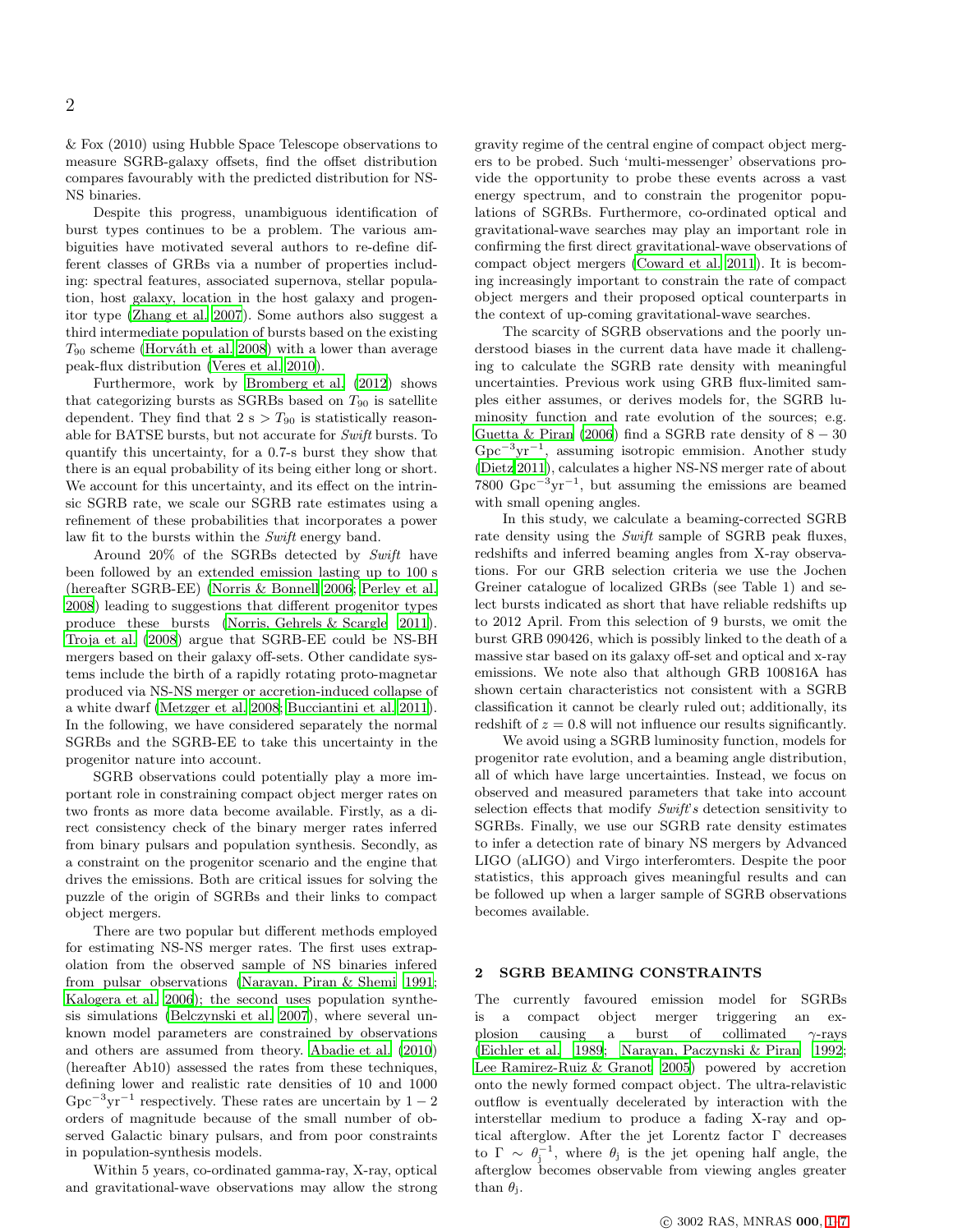Only two SGRBs have identifiable jet breaks (see [Coward et al. 2011](#page-6-21), and references therein): GRB 050709  $(\theta_{\rm j} \sim 14^{\circ}$  – detected by the HETE satellite) and GRB 051221 ( $\theta_j \sim 7^{\circ}$ ). These beaming angles are not necessarily agreed upon, mainly because the afterglow jet break times obtained from X-ray or optical light curves are notoriously difficult to identify at late times, and the emissions are generally fainter in X-rays and optical compared to those of long bursts. Furthermore, the inferred beaming angles are model dependent [\(Sari, Piran & Halpern 1999](#page-6-26)) and sensitive to the circumburst environment.

For the following rate density calculations, we employ the standard fireball model (e.g. Sari et al. 1999) to estimate the jet opening half angle using the minimum jet break times from X-ray observations:

$$
\theta_{\rm j} = 0.161 \left[ t_j / (1+z) \right]^{3/8} \left( n \eta / E_{\rm iso} \right)^{1/8} \text{ rad},\tag{1}
$$

where  $t_j$ , the jet break time, is the time in days when the light curve decay index changes from −1 to −2. The parameter *n* is the circum-burst density, in cm<sup>-3</sup>,  $\eta$  is the fraction of GRB energy observed in the prompt emission, and  $E_{\text{iso}}$  is the prompt isotropic equivalent energy in  $10^{52}$  erg. We assume an average of  $n = 1$  cm<sup>-3</sup> and  $\eta = 0.1$  for our SGRB sample.

The circum-burst density for both long and short duration GRBs is quite scattered, and typically ranges from  $(0.001-10)$ cm<sup>-3</sup>. Kopac et al.  $(2012)$  showed that n for SGRBs is similar to the one derived for long bursts [\(Gendre, Corsi & Piro 2006](#page-6-28)), implying that the local density should be similar for both collapsars and mergers. Contrary to this, Fong et. al. (2012) argue that SGRBs are located in typically smaller circum-burst densities, supported by their constraint of  $n = 0.01 - 0.1$  cm<sup>-3</sup> for GRB 111020A. For definiteness, we use  $0.01 \text{ cm}^{-3}$ , to calculate lower limits on the beaming angle for SGRBs without a measured jet-break. Alternatively, for the SGRB-EE sample we use  $n = 1$  cm<sup>-3</sup>, because the only confirmed SGRB-EE with a jet break, GRB 060614, is constrained to  $n = 10$  cm<sup>-3</sup> [Della Valle \(2006](#page-6-29)).

The difficulty of measuring jet breaks leads to a bias in obtaining jet angles favouring those bursts that have very bright X-ray/optical afterglows and/or relatively short jet break times. Hence, the true average of the SGRB jet angle distribution will be greater than that based on the very small sample used in this work. Nonetheless, given the lack of knowledge of the SGRB angle distribution, both theoretically and observationally, we choose to employ the small number of inferred SGRB beaming angles and lower limits from X-ray/optical observations.

To extend the very small measured beaming angle sample, we constrain the minimum beaming angles for those SGRBs that have X-ray afterglow light curves available up to at least 1 day from the trigger. The following five SGRBs: GRB 100816A, GRB 071227A, GRB 070714B, GRB 061006 and GRB 050724 satisfy this criterion. We set a lower limit on the jet opening angle from the time when the Swift XRT monitoring stopped. We compute  $E_{\text{iso}}$ , from the literature, if available, or from the quoted fluences in the GCN circulars by estimating the corresponding  $E_{\text{iso}}$  in the  $1-10^4$  keV rest-frame energy range. For the GRB energy spectrum, we use the broken power law fit, termed the Band model [\(Band](#page-5-1) [2006](#page-5-1)), or cut-off power law with spectral parameters where known. If the spectral parameters are unkown we simply

| <b>SGRB</b>          | $T_{90}$<br>(s) | $\theta_i$<br>$(\deg)$ | $\boldsymbol{z}$ | peak flux<br>$(\text{ph } s^{-1} \text{ cm}^{-2})$ | ref        |
|----------------------|-----------------|------------------------|------------------|----------------------------------------------------|------------|
| 101219A*             | 0.6             |                        | 0.718            | 4.1                                                | (1)        |
| 100117A*             | 0.3             |                        | 0.92             | 2.9                                                | (2)        |
| 090510A*             | 0.3             |                        | 0.903            | 9.7                                                | (3)        |
| 080905A <sup>a</sup> | 1.0             |                        | 0.122            | 6.0                                                | (4)        |
| 070724A              | 0.4             | $>11^{\dagger}$        | 0.457            | 2.0                                                | (5)        |
| 061217A              | 0.2             |                        | 0.827            | 2.4                                                | (6)        |
| $051221A*$           | 1.4             | 7b                     | 0.547            | 12.0                                               | (7)        |
| 050509B              | 0.73            |                        | 0.225            | 3.7                                                | (8)        |
| <b>SGRB-EE</b>       |                 |                        |                  |                                                    |            |
| 071227A              | 1.8             | $>16^{\dagger}$        | 0.383            | 4.4                                                | (9)        |
| 070714B              | 64              | $> 6^{\dagger}$        | 0.923            | 10.0                                               | (10)       |
| 061210               | 85              | $>12^{\dagger}$        | 0.409            | 62.9                                               | (11)       |
| 061006               | 129             | $> 6^{\dagger}$        | 0.437            | 15.8                                               | (12)       |
| 060614               | 109             | $12^{\rm c}$           | 0.125            | 25.0                                               | (13)       |
| 050724               | 96              | $>25^{\dagger}$        | 0.258            | 12.8                                               | (14), (15) |

<span id="page-2-0"></span>Table 1. SGRB peak fluxes,  $T_{90}$  and redshifts taken from the Swift online catalogue and [http://www.mpe.mpg.de/](http://www.mpe.mpg.de/~jcg/grbgen.html)∼jcg/grbgen.html used to calculate Poisson rates. We use the 20-ms peak photon fluxes from the BAT2 catalogue where possible – those marked by ∗ are 1-s peak photon fluxes. † We set a lower limit on the jet opening angle from the time when the Swift XRT monitoring stopped.

<sup>a</sup>The proposed host galaxy at  $z = 0.1218$  for GRB 080905A (Rowlinson et al. 2010) is a strong outlier to the Yonetoku relation [Yonetoku et al. \(2004](#page-6-30)). A redshift  $z > 0.8$  would make it consistent [\(Gruber et al. 2012](#page-6-31)).

<sup>b</sup> The detection of a jet break was observed for GRB 051221A in X-rays (Soderberg et al. 2006) at about 5 days post-burst, or  $\theta \sim 7^{\circ}$ .

 $c$  Jet break identified at 1.4 days post-burst, circum-burst density  $n = 10 \text{ cm}^{-3}$ , and  $E_{\text iso} = 2.5 \times 10^{51} \text{ ergs}$ .

References–(1) GCN 11518, (2) [Fong et al. \(2011](#page-6-32)), (3) [Ackermann et al. \(2010](#page-5-2)), (4) [Rowlinson et al. \(2010](#page-6-33)), (5) [Berger et al. \(2009\)](#page-6-34), (6) [Berger et al. \(2007\)](#page-6-35), (7) [Soderberg](#page-6-36) et al. [\(2006](#page-6-36)), (8) [Gehrels et al. \(2005](#page-6-37)). The SGRBs below the line are classified as  $SGRB-EE = (9)$  Caito et al.  $(2010)$ ,  $(10)$ [Graham et al. \(2009](#page-6-39)), (11) [Berger et al. \(2007](#page-6-35)), (12) [Berger et al.](#page-6-35) [\(2007](#page-6-35)), (13) [Della Valle \(2006](#page-6-29)), (14) [Berger et al. \(2005](#page-6-40)), (15) [Gruppe et al. \(2006\)](#page-6-41).

rescale the fluence by  $4\pi d_L^2/(1+z)$ , where  $d_L$  is the luminosity distance.

# 3 EMPIRICAL SGRB RATE MODEL

A Poisson GRB rate can be estimated from small number statistics using Vmax [\(Piran 1992;](#page-6-42) [Cohen & Piran 1995](#page-6-43)), where  $V_{\text{max}}$  is the maximum volume within which a SGRB with observed peak flux,  $F_p$ , could be detected for a given satellite detector with detection sensitivity  $F_{\text{Lim}}$ . While  $V_{\text{max}}$ has been used previously (e.g. [Guetta & Della Valle 2007](#page-6-44)) to estimate rates of low-luminosity GRBs (see also [Coward](#page-6-45) [2005](#page-6-45)), we extend the rate estimate method to account for biases in the Swift GRB redshift and peak flux sample.

Firstly, the low energy detection bandwidth of Swift (15–150 keV) in comparison with BATSE's 50–300 keV results in a bias against SGRBs which typically have harder emissions. Secondly, the Swift detection threshold is not sim-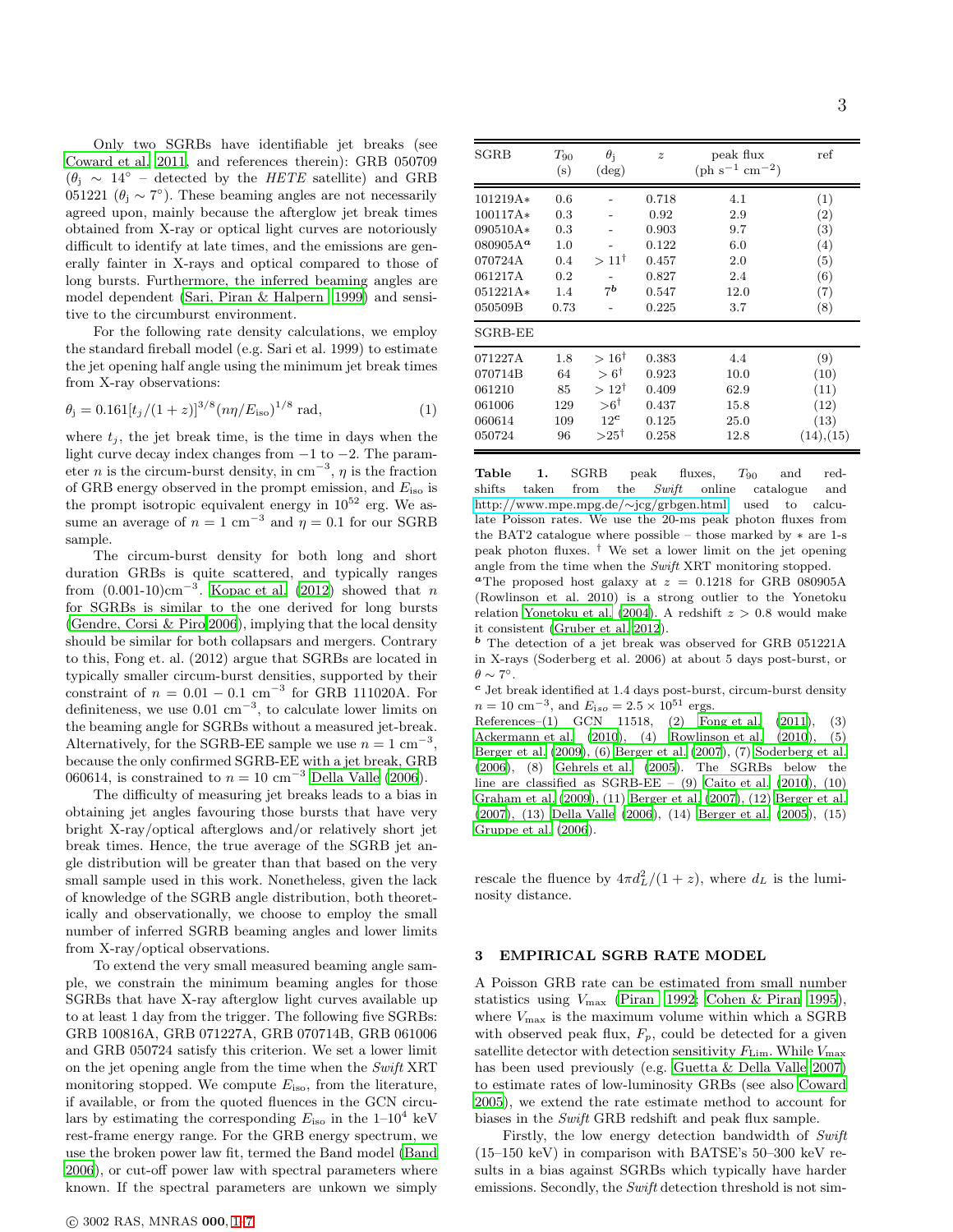ply defined by the detector sensitivity, but by a complex triggering algorithm. Both these effects manifest as a bias against Swift detecting SGRBs; i.e. a smaller proportion of bursts has been detected by Swift (∼10%). The latter effect results from the detection process employed by BAT, the Swift coded-aperture mask  $\gamma$ -ray detector. In addition to requiring an increased photon count rate above background (the sole triggering criterion used for BATSE), BAT employs a second stage in which an image is formed by accumulating counts for up to 26s [Band \(2006\)](#page-5-1).

We attempt to crudely correct for these biases by using the observed SGRB rate from BATSE as a rate calibration for the Swift SGRB rate. Because BATSE operated at different energy thresholds and trigger sensitivities, for consistency we take all BATSE SGRBs with 64-ms peak flux when the trigger threshold was set to 5.5  $\sigma$  in the 50–300 keV energy range (total live operation time of 3.5 years). This yields 32 SGRBs sr<sup>−</sup><sup>1</sup> yr<sup>−</sup><sup>1</sup> , assuming an effective BATSE FoV of  $\pi$  sr [Band \(2003](#page-5-3)). The ratio of the rate of BATSE to Swift SGRBs,  $R_{B/S} = 6.7$ , is used to calibrate the observed Swift SGRB rate to estimate an intrinsic SGRB rate.

Because SGRBs occur over a short duration, it is more difficult (compared to long bursts) to produce a significant signal above background. Hence instead of using the theoretical BAT sensitivity of  $F_{\text{Lim}} = 0.4 \text{ ph s}^{-1} \text{ cm}^{-2}$ , we employ a flux limit of 1.5  $ph s^{-1}$  cm<sup>-2</sup>, using the smallest 20-ms peak flux from the SGRB data.

Another detector-dependent selection effect arises from the limited energy bandpass of  $Swift$ , i.e.  $(15-150)$  keV. What is measured by Swift is not the bolometric peak flux, but a detector response and source-spectrum dependent peak flux. We define the bolometric isotropic-equivalent luminosity correction factor [\(Imerito et al. 2009](#page-6-46)):

$$
C_{\det}(e_1, e_2) \equiv \frac{\int_{E_1}^{E_2} EN(E) \mathrm{d}E}{\int_{e_1}^{e_2} EN(E) \mathrm{d}E}, \qquad (2)
$$

where  $[E_1 = 1, E_2 = 10000]$  keV spans the bolometric gamma-ray spectrum, and  $[e_1, e_2]$  is the sensitivity band of Swift, i.e. 15 to 150 keV. For the source energy spectrum,  $N(E)$ , we employ the Band function [\(Band 2006](#page-5-1)), with spectral indices  $\alpha = -1$ ,  $\beta = -2.3$  and a rest-frame power-law break energy of 511 keV.

In addition, for high redshift sources, a higher energy component of the source spectrum is redshifted into the sensitivity band of the detector. The following factor,  $k(z)$ , accounts for the downshift of  $\gamma$ -ray energy from the burst to the observer's reference frame:

$$
k(z) \equiv \frac{\int_{e_1}^{e_2} EN(E) \, \mathrm{d}E}{\int_{(1+z)e_1}^{(1+z)e_2} EN(E) \, \mathrm{d}E} \,. \tag{3}
$$

Taking into account the sensitivity reduction and kcorrection, the SGRB all-sky rate can be inferred from the flux-limited SGRB sample in Table [1.](#page-2-0) We calculate the maximum distance  $d_{\text{max}}$ , with corresponding redshift  $z_{\text{max}}$ , that a burst at luminosity distance  $d<sub>L</sub>$  could be detected given Swift's sensitivity  $F_{\text{Lim}}$ :

$$
d_{\max} = \sqrt{\frac{F_p k(z)}{F_{\text{Lim}} k(z_{\text{Lim}})}} d_L(z) , \qquad (4)
$$

where  $F_p$  is the observed peak flux and  $k(z_{\text{Lim}})$  is the k-

correction for a burst at the maximum limiting distance of detection for the sample. Given the large uncertainty in the SGRB luminosity function, we use the largest redshift from our sample,  $z_{\text{Lim}} = 0.92$ . We note that the bolometric correction,  $C_{\det}(e_1, e_2)$ , cancels out in the above equation, because it is independent of redshift.

The corresponding maximum SGRB detection volume for each burst is defined as

$$
V_{\text{max}} = \int_0^{z_{\text{max}}} \frac{dV}{dz} dz \,, \tag{5}
$$

where the volume element factor,  $dV/dz$ , and luminosity distance,  $d_L(z)$ , are calculated using a flat- $\Lambda$  cosmology with  $H_0 = 71$  km s<sup>-1</sup> Mpc<sup>-1</sup>,  $\Omega_M = 0.3$  and  $\Omega_{\Lambda} = 0.7$ . This estimate (Eq. 5) is valid as long as the rate of SGRBs does not change significantly over the range  $(0, z_{\text{max}})$ . Since the detection range of SGRBs is quite small and typically  $z < 1$ this approximation is valid.

To calculate the intrinsic rate of SGRBs requires accounting for the beaming angle,  $\theta_j$ , of the jetted burst. Equation [\(6\)](#page-3-0) expresses the beaming factor used to correct for the unobserved SGRBs that are not detected because the jet is misaligned with the detector:

<span id="page-3-0"></span>
$$
B(\theta_{\mathbf{j}}) = \left[1 - \cos(\theta_{\mathbf{j}})\right]^{-1}.\tag{6}
$$

To account for the fact that only a fraction of observed SGRB have measured redshifts, we scale the rate density by the ratio of Swift bursts with redshift to those without redshifts,  $F_r$ . We use  $F_r \approx 8/39$  and 6/12 for SGRB and SGRB-EE respectively. The time span encompassing all observations,  $T \sim 6$  yrs, is defined by the start of Swift observations to the time of the most recent SGRB in the sample and we account for the fractional sky coverage of Swift,  $\Omega \approx 0.17$ . To account for Swift's reduced sensitivity for detecting SGRBs relative to BATSE, we use the ratio of the BATSE to Swift SGRB detection rate, which we approximate as  $R_{B/S} = 6.7$ . This converts the Swift SGRB rate to an intrinsic SGRB rate. We point out that this correction applies only to SGRB, and not SGRB-EE, because Swift is more sensitive to these longer emission bursts.

Finally, we calculate the probability of a GRB to be a non-collapsar,  $P_{i(T_{90};P_L)}$  [\(Bromberg et al. 2012](#page-6-11)), based on its  $T_{90}$  and a power-law fit to the gamma-ray spectrum in the 15 − 150 keV band. The study was refined [\(Bromberg et al.](#page-6-47) [2012b](#page-6-47)[,c](#page-6-48)) to show that a GRB with a hard power-law photon index  $(P<sub>L</sub> < 1.15)$  has a larger chance of being a noncollapsar than a GRB with a soft photon index at the same  $T_{90}$ . We note that these probabilities do not influence the magnitude of the calculated rate densities significantly in this work.

Combining all detection parameters yields the Poisson SGRB rate density of a single (ith) burst, and the total rate density for *n* bursts:

<span id="page-3-1"></span>
$$
R_{\text{SGRB}} = \sum_{i}^{n} \frac{1}{V_{i(\text{max})}} \frac{1}{F_r} \frac{1}{T} \frac{1}{\Omega} R_{B/S} B_i(\theta_j) P_{i(T_{90};P_{\text{L}})}.
$$
(7)

SGRBs may track the star formation rate history  $(SFR)$ , albeit with a time delay. The  $z_{\text{max}}$  that we derive for the most significant contributions to the rate density range from  $z = 0.2 - 0.4$ . To investigate the effect of including SFR evolution, we recalculated a local rate density using an integrated differential rate equation using several different SFR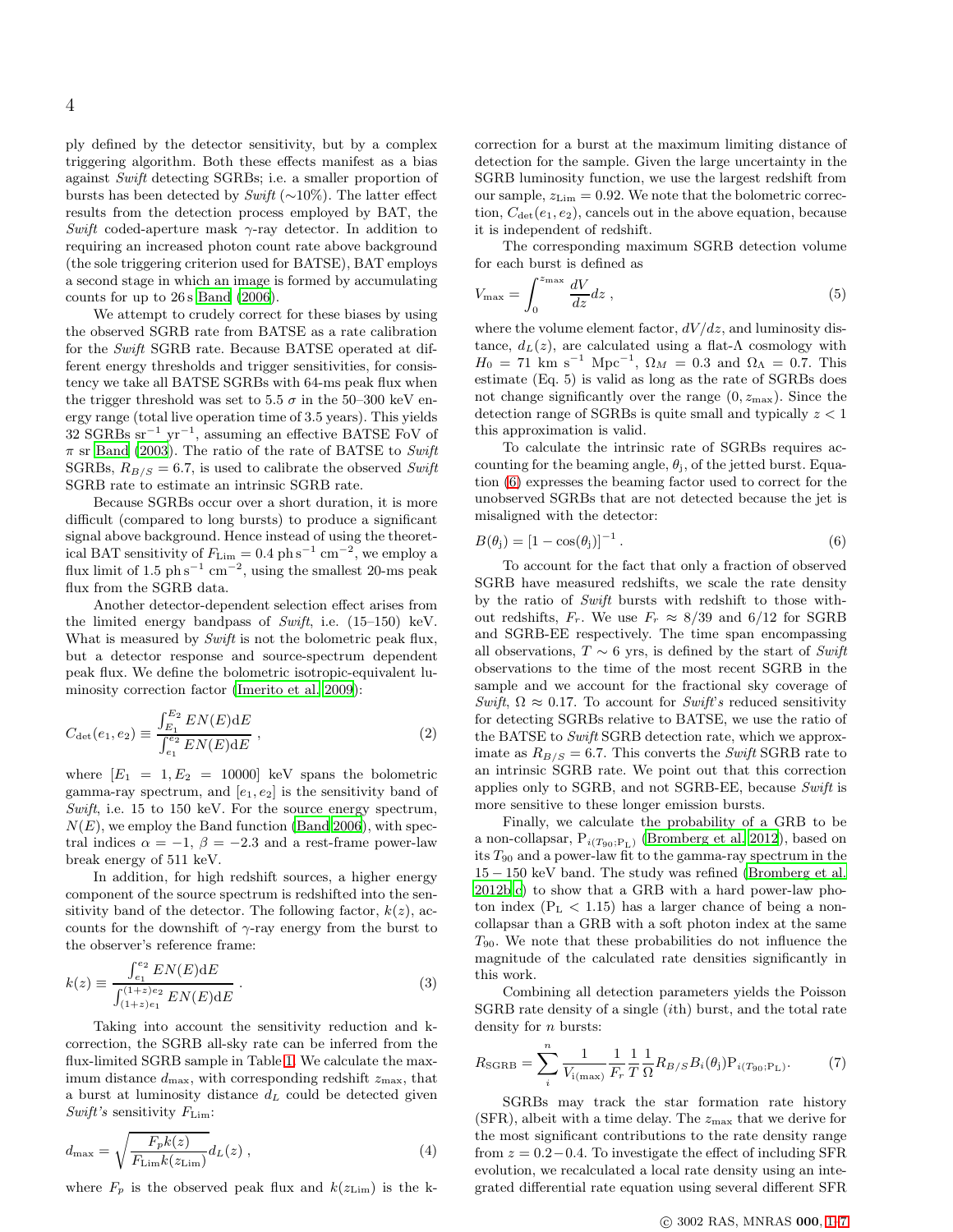models and volumes bounded by  $z_{\text{max}}$ . We find differences of a factor of about 2 between the local rate densities calculated using equation [7](#page-3-1) and an integrated differential rate model. Also, there are discrepancies at small-z using different SFR models, highlighting that the models are not good fits at small  $z$ . Given that the uncertainties in the small  $z$ SFR are of the same scale as the change in the SFR from  $z = 0 - 0.3$ , e.g. see figure 10 in Reddy & Steidel (2009), we do not include an evolution of the SGRB rate density in space.

We calculate lower rate estimates assuming no beaming. Upper rates are estimated using the observed beaming angle constraints for each burst, and if a beaming angle estimate is unavailable, we use the smallest inferred jet angle from the data,  $\theta_j \sim 7^\circ$ . Given that the inferred average beaming angle of the jet is biased towards SGRBs with short jetbreak times (see §[2\)](#page-1-0), our upper rate limit estimate is at the limit of plausibility.

We use the above SGRB rate density to infer a detection rate of binary NS mergers by advanced gravitationalwave interferometers. For aLIGO and Virgo interferometer sensitivities, the horizon distance,  $D_h$  (all sky locations and orientation averaged over) for optimal detection of a NS-NS merger in a coincidence search is about 340 Mpc (cosmological redshift not included). For a direct comparison with Ab10, the detection rate is computed considering the noise power spectral spectral density of a single interferometer, with  $D_h = 197$  Mpc. Given the uncertainty in the beaming angle distribution, we define an optimal detection rate as a function of  $\theta_i$  using the SGRB lower rate estimate, i.e. from  $\theta_j = 90^\circ$ , scaled by  $B(\theta_j)$  and the Euclidean volume:

<span id="page-4-0"></span>
$$
R(\theta_{\mathbf{j}}) = \frac{4\pi}{3} D_h^3 R_{\text{Low}} B(\theta_{\mathbf{j}}).
$$
\n(8)

### 4 RESULTS

We have focussed on the sensitivity of Swift for detecting SGRBs, and highlight several important issues. The complex triggering algorithm of the BAT is biasing detection against SGRBs, and this should be considered when attempting to estimate an intrinsic rate density of SGRBs. The rate estimates using  $V_{\text{max}}$  are sensitive to the flux limit of the detector, but are mostly invariant to the bolometric and k-correction because these effects cancel out. We also note that SFR evolution may increase the calculated SGRB rate density by  $\sim 2$  in the small-z regime.

With the above caveats, Table 2 shows the rate densities of SGRB and SGR-EE using equation [\(7\)](#page-3-1) applied to each burst, with the observed constraints on  $\theta_j$ . The total lower and upper rate densities for SGRBs are  $8^{+5}_{-3}$  (assuming isotropic emission) and  $1100^{+700}_{-470}$  Gpc<sup>-3</sup>yr<sup>-1</sup> (assuming beaming–see Table 2) respectively, where the errors are the 95% Poisson statistics [\(Gehrels 1986](#page-6-49)). The SGRB rate density is dominated by GRB 080905A, which was relatively faint and nearby, with a  $z_{\text{max}} \approx 0.3$ . Because of the uncertainty in the redshift of this burst, we also calculate a rate density excluding GRB 080905A, and find total and upper rate densities of  $(3_{-1}^{+2} - 500_{-220}^{+340})$  Gpc<sup>-3</sup> yr<sup>-1</sup>. To test the robustness of the total rate density given that only a few SGRBs contribute significantly to the sum, we used "jackknife" on the summed SGRB rates in Table 2. The standard

| SGRB                 | $P_{i(T_{90};P_{L})}$ | lower rate<br>$Gpc^{-3}$ yr <sup>-1</sup> | upper rate<br>$Gpc^{-3}$ yr <sup>-1</sup> |
|----------------------|-----------------------|-------------------------------------------|-------------------------------------------|
| 101219A              | 0.79                  | 0.039                                     | $5.3*$                                    |
| 100117A              | 0.89                  | 0.039                                     | $5.2*$                                    |
| 090510               | 0.89                  | 0.02                                      | $2.7*$                                    |
| 080905A <sup>a</sup> | 0.72                  | 4.9                                       | $660*$                                    |
| 070724A              | 0.84                  | 0.77                                      | 140                                       |
| 061217               | 0.89                  | 0.2                                       | $27^{\star}$                              |
| 051221A              | 0.72                  | 0.026                                     | 3.5                                       |
| 050509B              | 0.79                  | $\overline{2}$                            | $270*$                                    |
| Total rate           |                       | $8^{+5}_{-3}$                             | $1100^{+700}_{-470}$                      |
| SGRB-EE              |                       |                                           |                                           |
| 071227               |                       | 0.038                                     | 0.97                                      |
| 070714B              |                       | 0.0036                                    | 0.66                                      |
| 061210               |                       | 0.0034                                    | 0.16                                      |
| 061006               |                       | 0.0088                                    | 1.6                                       |
| 060614               |                       | 0.073                                     | 3.3                                       |
| 050724               |                       | 0.03                                      | 0.32                                      |
| Total rate           |                       | $0.16_{-0.088}^{+0.15}$                   | $7.1^{+6.9}_{-4}$                         |

Table 2. The beaming-corrected SGRB rate densities with Poisson uncertainties using the observed constraints on  $\theta_j$ , and scaled by the probability  $P_{i(T_{90};P_L)}$ , except GRB 100816A, which uses just the T90. Lower rate estimates assume isotropic emission, and upper rates use the observed beaming angle constraints shown in Table 1, or the smallest observed beaming angle in the sample $\star$ ,  $\theta_j \approx 7^\circ$ . We calculate the SGRB-EE rate density separately, noting that  $T_{90}$  is generally much larger than 2 s, as shown in Table 1.

<sup>a</sup> Because of the importance of GRB 080905 for the rate density, and its uncertainty (see Table 1. for caveats), we also calculate total rates excluding this burst i.e.  $(3^{+2}_{-1} - 500^{+340}_{-220})$  Gpc<sup>-3</sup>  $yr^{-1}$ .

error was found to be  $\pm 240 \text{ Gpc}^{-3} \text{yr}^{-1}$ , which is less than the Poisson counting error and the beaming angle uncertainty.

For SGRB-EEs, we find a corresponding rate density of  $0.16^{+0.15}_{-0.088}$  and  $7.1^{+6.9}_{-4}$  Gpc<sup>-3</sup>yr<sup>-1</sup> respectively. We note that these rates assume  $n = 1$  cm<sup>-3</sup>. If a smaller circum-burst density similar to the SGRB is used, the rates will increase by a factor of about 2. It is interesting that the SGRB-EE rate density from this work is similar to the expected BH-NS merger rates from population synthesis models (Ab10).

Assuming a signicant fraction of binary NS mergers produce SGRBs, it is interesting to compare these rate estimates to the NS-NS merger rate density estimated from other work. Our lower rate density, which assumes isotropic emission, is comparable to the isotropic emission estimates of [Guetta & Piran \(2006\)](#page-6-22), i.e.  $(8-30)$  Gpc<sup>-3</sup>yr<sup>-1</sup>. Our upper limit is comparable to estimates of beamed emission,  $(240 - 1500)$  Gpc<sup>-3</sup>yr<sup>-1</sup>. Compared to Ab10, our limits of  $(7-1200)$  Gpc<sup>-3</sup>yr<sup>-1</sup> are similar to their low-realistic rate densities  $(10 - 1000) \text{ Gpc}^{-3} \text{yr}^{-1}$ .

Finally, we estimate a plausible detection rate by aLIGO/Virgo using the SGRB rate density limits and equation [\(8\)](#page-4-0). The corresponding lower and upper detection rates using the SGRB rates from Table 2 are  $(0.2 - 40)$  yr<sup>-1</sup> for a single interferometer with  $D_h = 197$  Mpc. Ab10 give a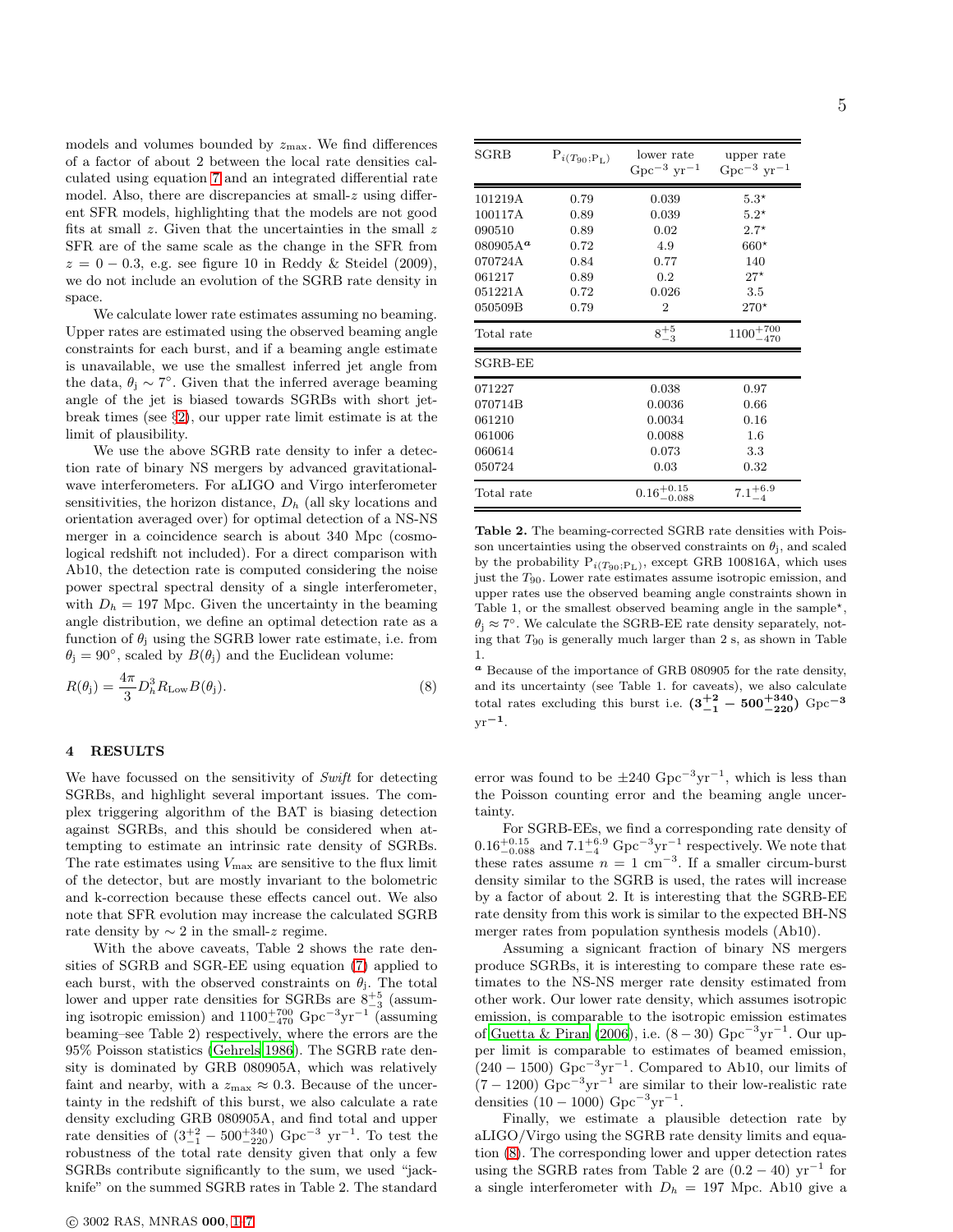

Figure 1. The lower curve plots equation [\(8\)](#page-4-0), the detection rate of binary NS mergers by a single aLIGO interferometer  $(D_h = 197)$ Mpc) as a function of SGRB beaming angle, using  $R_{\text{Low}} = 8$  $Gpc^{-3}yr^{-1}$  (see Table 2). The upper curve assumes a coincidence search with aLIGO and Virgo interferometers with  $D_h = 341$ Mpc. Both horizon distances used to calculates detection rates are angle averaged over all binary orientations. The dashed curve is the same as the upper curve but using the upper rate excluding GRB 080905 (see Table 1. for caveats).

detection rate for aLIGO of  $(0.4, 40, 400)$  yr<sup>-1</sup> for low, realistic and high detection rates respectively. In our study, an optimal coincidence search at aLIGO/Virgo sensitivities, with  $D_h = 341$  Mpc, the detection rate increases to  $(1-180)$  $\mathrm{yr}^{-1}$ .

Figure 1 plots the detection rate for a single aLIGO interferometer  $(D_h = 197 \text{ Mpc})$ , and an optimal coincidence search with aLIGO/Virgo  $(D_h = 341$  Mpc), as a function of SGRB beaming angle using equation [\(8\)](#page-4-0). We use the SGRB rate density  $8 \text{ Gpc}^{-3} \text{ yr}^{-1}$  (see Table 2) that assumes isotropic emission.

Our detection rate is similar to the lower and realistic rates based on population synthesis simulations using Galactic pulsar observations. The rates are also compatible with those of Guetta  $&$  Piran (2006), who employ a luminosity function and SGRB rate evolution.

## 5 DISCUSSION

It has been suggested that the observed SGRB population is presently not a useful constraint on rate estimates for compact binary mergers (Ab10). The justification of this argument stems from the fraction (if any) of binary NS mergers that will produce an SGRB. Another issue is that SGRB observations by Swift and subsequent follow-up in optical are affected by selection effects and uncertainty in the beaming angles. If SGRB/SGRB-EE have an intrinsic average beaming angle of ∼ 50◦ , then the jet-break times may not occur until weeks after the burst, when the afterglow is too faint in the optical.

The SGRB rate density depends on the spatialdistribution of the sources, but because redshift measurement depends on a bright afterglow, the spatial distribution is biased to the brighter bursts that are nearby [\(Coward et al. 2008](#page-6-50); [Coward 2009;](#page-6-51) [Imerito et al. 2009](#page-6-46)). Hence, for the majority of bursts with a faint afterglow, redshift measurement is more difficult. We attempt to crudely correct for this bias by boosting the calculated rate by the fraction of bursts without measured redshift to those with redshift, assuming the missing redshifts follow the same distribution as the observed redshifts. This assumption is reasonable (in this work) because the rate density is dominated by those faint bursts in the smallest  $V_{\text{max}}$ .

Hence, there are two main sources of selection effects and biases. Firstly, there are the satellite detectors, exemplified by the significant difference between BATSE and Swift SGRB detection efficiencies. Secondly, there is the problem of obtaining a redshift either from the host galaxy or the afterglow itself (as highlighted above). We have shown that these detection biases should be considered when attempting to use the current (and future) SGRB detections for constraining rate evolution, rate densities and linking SGRBs to binary NS mergers.

The binary NS gravitational-wave detection rate estimates are based on calculating an intrinsic SGRB rate density using Swift localized bursts, taking into account dominant selection effects. This approach, based on observational data is very different from that based on Galactic binary pulsar observations and modelled population synthesis. In the latter, Ab10 use the observed Galactic binary pulsar population and extrapolate a NS merger rate density out to the aLIGO and Virgo detection horizon. Conversely, our approach avoids this extrapolation because it is essentially an observed rate extending well beyond the average sensitivity distances of the upcoming gravitational-wave searches for compact binaries (about 300 Mpc or  $z = 0.07$  for aLIGO and Virgo interferometers) and, moreover, a significant fraction of SGRBs are observed in association with evolved stellar populations.

In conclusion, the upcoming gravitational-wave detection era will be fundamental for resolving the SGRB–binary NS merger connection, since an unequivocal association between SGRBs and binary NS mergers will only be possible via coincident gravitational-wave and electromagnetic observations. Ultimately, a comparison beteween the SGRB rate density and the gravitational-wave detection rate will help constrain the fraction of binary NS mergers that give rise to SGRBs and the SGRB beaming angle distribution.

## ACKNOWLEDGMENTS

D.M. Coward is supported by an Australian Research Council Future Fellowship. G. Stratta and B. Gendre acknowledge support from ASI through ASI grants I/009/10/0. T. Piran and O. Bromberg acknowledge support by an Advanced ECR grant. We thank the referee for a careful review with several useful suggestions.

### REFERENCES

<span id="page-5-3"></span><span id="page-5-2"></span><span id="page-5-1"></span><span id="page-5-0"></span>Abadie J. et al. LIGO Scientific Collaboration, 2010, Class. Quant. Grav., 27, 173001 (Ab10) Ackermann M., et al., 2010, ApJ, 716, 1178 Band D.L., 2003, ApJ, 588, 945 Band D.L., 2006, ApJ, 644, 378